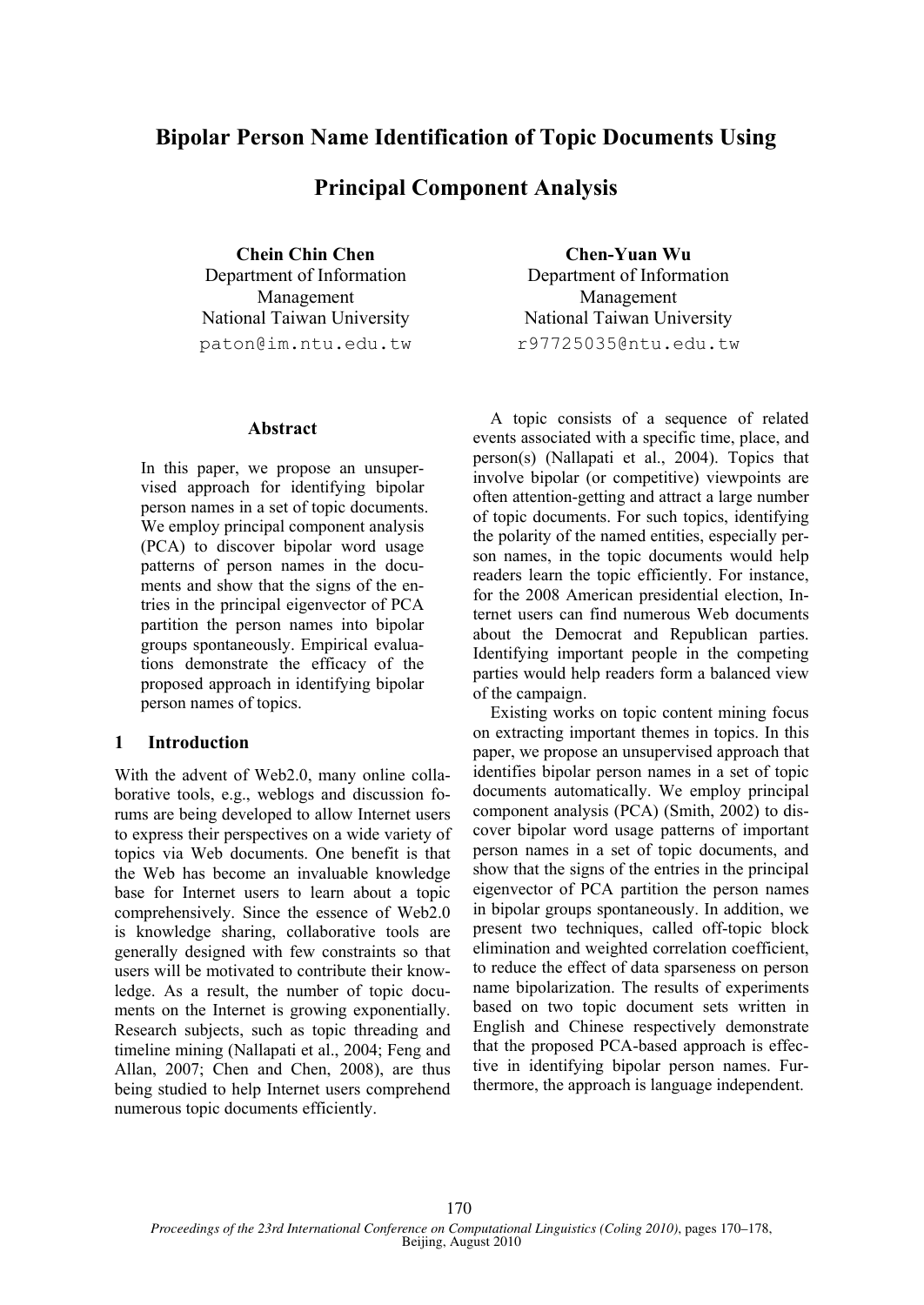#### **2 Related Work**

Our research is closely related to opinion mining, which involves identifying the polarity (or sentiment) of a word in order to extract positive or negative sentences from review documents (Ganapathibhotla and Liu, 2008). Hatzivassiloglou and McKeown (1997) validated that language conjunctions, such as *and*, *or*, and *but*, are effective indicators for judging the polarity of conjoined adjectives. The authors observed that most conjoined adjectives (77.84%) have the same orientation, while conjunctions that use *but* generally connect adjectives of different orientations. They proposed a log-linear regression model that learns the distributions of conjunction indicators from a training corpus to predict the polarity of conjoined adjectives. Turney and Littman (2003) manually selected seven positive and seven negative words as a polarity lexicon and proposed using pointwise mutual information (PMI) to calculate the polarity of a word. A word has a positive orientation if it tends to cooccur with positive words; otherwise, it has a negative orientation. More recently, Esuli and Sebastiani (2006) developed a lexical resource, called SentiWordNet, which calculates the degrees of objective, positive, and negative sentiments of a synset in WordNet. The authors employed a bootstrap strategy to collect training datasets for the sentiments and trained eight sentiment classifiers to assign sentiment scores to a synset. Kanayama and Nasukawa (2006) posited that polar clauses with the same polarity tend to appear successively in contexts. The authors derived the coherent precision and coherent density of a word in a training corpus to predict the word's polarity. Ganapathibhotla and Liu (2008) investigated comparative sentences in product reviews. To identify the polarity of a comparative word (e.g., longer) with a product feature (e.g., battery life), the authors collected phrases that describe the Pros and Cons of products from Epinions.com and proposed one-side association (OSA), which is a variant of PMI. OSA assigns a positive (negative) orientation to the comparative-feature combination if the synonyms of the comparative word and feature tend to co-occur in the Pros (resp. Cons) phrases.

Our research differs from existing approaches in three respects. First, most works identify the polarity of adjectives and adverbs because the syntactic constructs generally express sentimental semantics. In contrast, our method identifies the polarity of person names. Second, to the best of our knowledge, all existing polarity identification methods require external information sources (e.g., WordNet, manually selected polarity words, or training corpora). However, our method identifies bipolar person names by simply analyzing person name usage patterns in topic documents without using external information. Finally, our method does not require any language constructs, such as conjunctions; hence, it can be applied to different languages.

#### **3 Method**

#### **3.1 Data Preprocessing**

Given a set of topic documents, we first decompose the documents into a set of nonoverlapping *blocks*  $B = \{b_1, b_2, ..., b_n\}$ . A block can be a paragraph or a document, depending on the granularity of PCA sampling. Let  $U = \{u_1,$  $u_2, \ldots, u_m$ } be a set of *textual units* in *B*. In this study, a unit refers to a person name. Then, the document set can be represented as an *m*x*n unitblock association matrix A*. A column in *A*, denoted as *bi*, represents a decomposed block *i*. It is an *m*-dimensional vector whose *j*'th entry, denoted as  $b_{i,j}$ , is the frequency of  $u_j$  in  $b_i$ . In addition, a row in  $A$ , denoted as  $u_i$ , represents a textual unit *i*; and it is an *n*-dimensional vector whose *j*'th entry, denoted as  $u_{i,j}$ , is the frequency of  $u_i$  in  $b_i$ .

#### **3.2 PCA-based Person Name Bipolarization**

Principal component analysis is a well-known statistical method that is used primarily to identify the most important feature pattern in a highdimensional dataset (Smith, 2002). In our research, it identifies the most important unit pattern in the topic blocks by first constructing an *m*x*m unit relation matrix R*, in which the (*i*,*j*) entry (denoted as  $r_{i,j}$ ) denotes the correlation coefficient of *ui* and *uj*. The correlation is computed as follows:

$$
r_{i,j} = corr(u_i, u_j) = \frac{\sum_{k=1}^{n} (u_{i,k} - u_i^{\top}) * (u_{j,k} - u_j^{\top})}{\sqrt{\sum_{k=1}^{n} (u_{i,k} - u_i^{\top})^2} * \sqrt{\sum_{k=1}^{n} (u_{j,k} - u_j^{\top})^2}},
$$

where  $u_i = 1/n \sum_{k=1}^n u_{i,k}$  and  $u_j = 1/n \sum_{k=1}^n u_{j,k}$  are the average frequencies of units *i* and *j* respectively.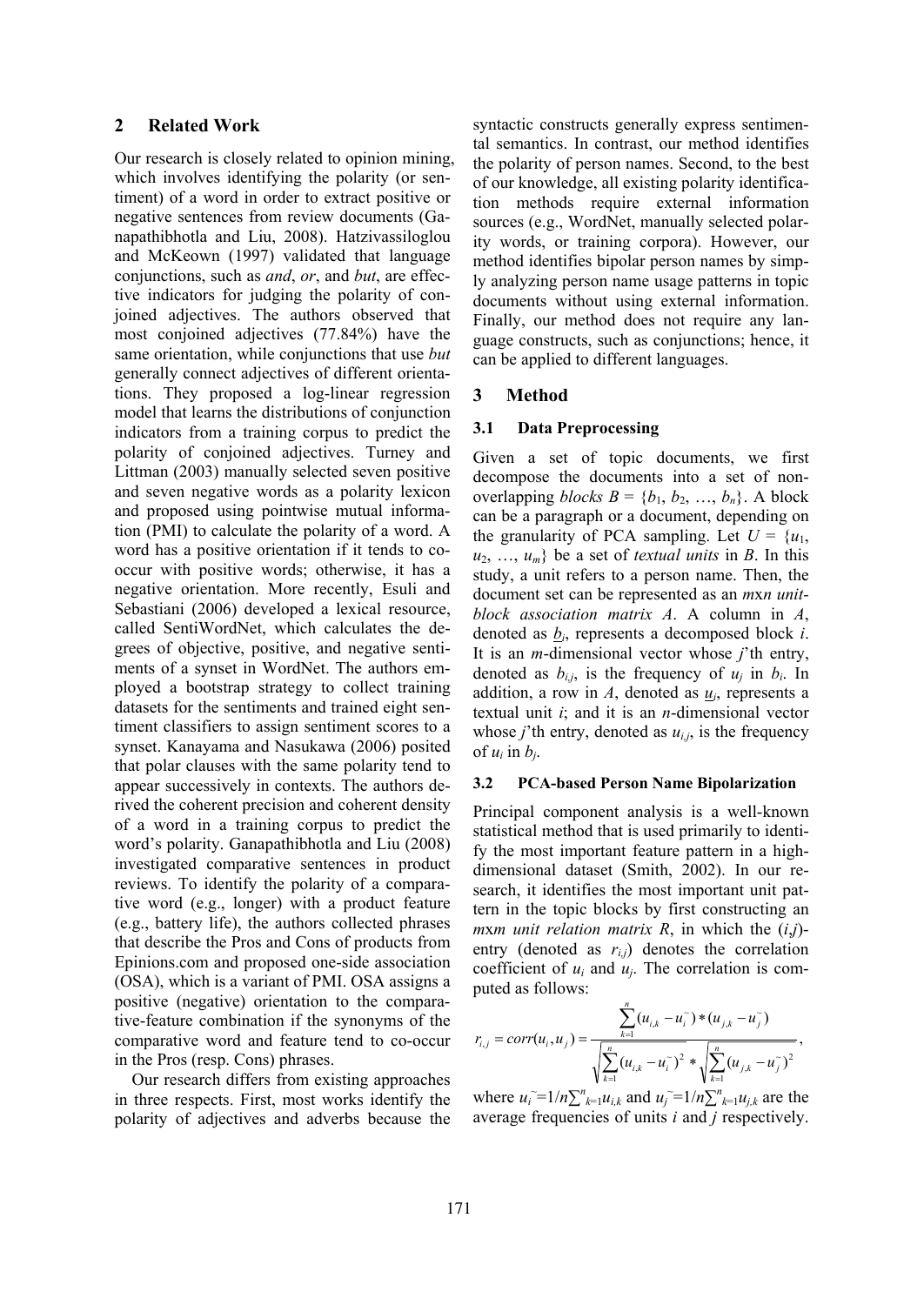The range of  $r_{i,j}$  is within [-1,1] and the value represents the degree of correlation between *ui* and  $u_i$  under the decomposed blocks. If  $r_{i,j} = 0$ , we say that  $u_i$  and  $u_j$  are uncorrelated; that is, occurrences of unit  $u_i$  and unit  $u_j$  in the blocks are independent of each other. If  $r_{i,j} > 0$ , we say that units  $u_i$  and  $u_j$  are positively correlated. That is,  $u_i$  and  $u_j$  tend to co-occur in the blocks; otherwise, both tend to be jointly-absent. If  $r_{i,j} < 0$ , we say that  $u_i$  and  $u_j$  are negatively correlated; that is, if one unit appears, the other tends not to appear in the same block simultaneously. Note that if  $r_{i,j} \neq 0$ ,  $|r_{i,j}|$  scales the strength of a positive or negative correlation. Moreover, since the correlation coefficient is commutative,  $r_{i,j}$  will be identical to  $r_{j,i}$  such that matrix  $R$  will be symmetric.

A unit pattern is represented as a vector  $\gamma$  of dimension *m* in which the *i*'th entry  $v_i$  indicates the weight of *i*'th unit in the pattern. Since matrix *R* depicts the correlation of the units in the topic blocks, given a constituent of  $\underline{v}$ ,  $\underline{v}^T R \underline{v}$  computes the variance of the pattern to characterize the decomposed blocks. A pattern is important if it characterizes the variance of the blocks specifically. PCA can then identify the most important unit pattern by using the following object function:

 $max \nu^T R \nu$ ,

s.t.  $v^T v = 1$ .

Without specifying any constraint on  $\gamma$ , the objective function becomes arbitrarily large with large entry values of <u>*v*</u>. Constraint  $v^T v = 1$  limits the search space within the set of lengthnormalized vectors. Chen and Chen (2008) show that the desired  $\nu$  for the above constrained optimization problem is the eigenvector of *R* with the largest eigenvalue. Furthermore, as *R* is a symmetric matrix, such an eigenvector always exists (Spence et al., 2000) and the optimization problem is solvable.

PCA is not the only method that identifies important textual patterns in terms of eigenvectors. For instance, Gong and Liu (2001), Chen and Chen (2008) utilize the eigenvectors of symmetric matrices to extract salient concepts and salient themes from documents respectively<sup>1</sup>. The difference between PCA and other eigenvectorbased approaches lies in the way the unit relation matrix is constructed. PCA calculates  $r_{ij}$  by using the correlation coefficient, whereas the other approaches employ the inner product or cosine formula<sup>2</sup> (Manning et al., 2008) to derive the relationship between textual units. Specifically, the correlation coefficient is identical to the cosine formula if we normalize each unit with its mean:

$$
corr(u_i, u_j) = \frac{\sum_{k=1}^{n} (u_{i,k} - u_i^{\sim}) * (u_{j,k} - u_j^{\sim})}{\sqrt{\sum_{k=1}^{n} (u_{i,k} - u_i^{\sim})^2 * \sqrt{\sum_{k=1}^{n} (u_{j,k} - u_j^{\sim})^2}}}
$$

$$
= \frac{\sum_{k=1}^{n} u_{i,k}^* * u_{j,k}^*}{\sqrt{\sum_{k=1}^{n} u_{i,k}^*^2} * \sqrt{\sum_{k=1}^{n} u_{j,k}^*^2}}
$$

$$
= \text{cosine}(\underline{u}_i^*, \underline{u}_j^*),
$$

where  $u_i^* = u_i - u_i [1,1,...,1]^T$ ;  $u_j^* = u_j - u_j [1,1,...,1]^T$  $1, \ldots, 1$ <sup>T</sup>; and are the mean-normalized vectors of  $u_i$  and  $u_j$ , respectively. Conceptually, the mean normalization process is the only difference between PCA and other eigenvector-based approaches.

Since the eigenvectors of a symmetric matrix form an orthonormal basis of *R<sup>m</sup>*, they may contain negative entries (Spence et al*.*, 2000). Even though Kleinberg (1999) and Chen and Chen (2008) have shown experimentally that negative entries in an eigenvector are as important as positive entries for describing a certain unit pattern, the meaning of negative entries in their approaches is unexplainable. This is because textual units (e.g., terms, sentences, and documents) in information retrieval are usually characterized by frequency-based metrics, e.g., term frequency, document frequency, or TFIDF (Manning et al*.*, 2008), which can never be negative. In PCA, however, the mean normalization process of the correlation coefficient gives bipolar meaning to positive and negative entries and that helps us partition textual units into bipolar groups in accordance with their signs in *v*.

<sup>1</sup> The right singular vectors of a matrix *A* used by Gong and Liu (2001) are equivalent to the eigenvectors of a symmetric matrix  $A<sup>T</sup>A$  whose entries are the inner products of the corresponding columns of *A*.

<sup>2</sup> The inner product is equivalent to the cosine formula when the calculated vectors are length normalized (Manning et al., 2008).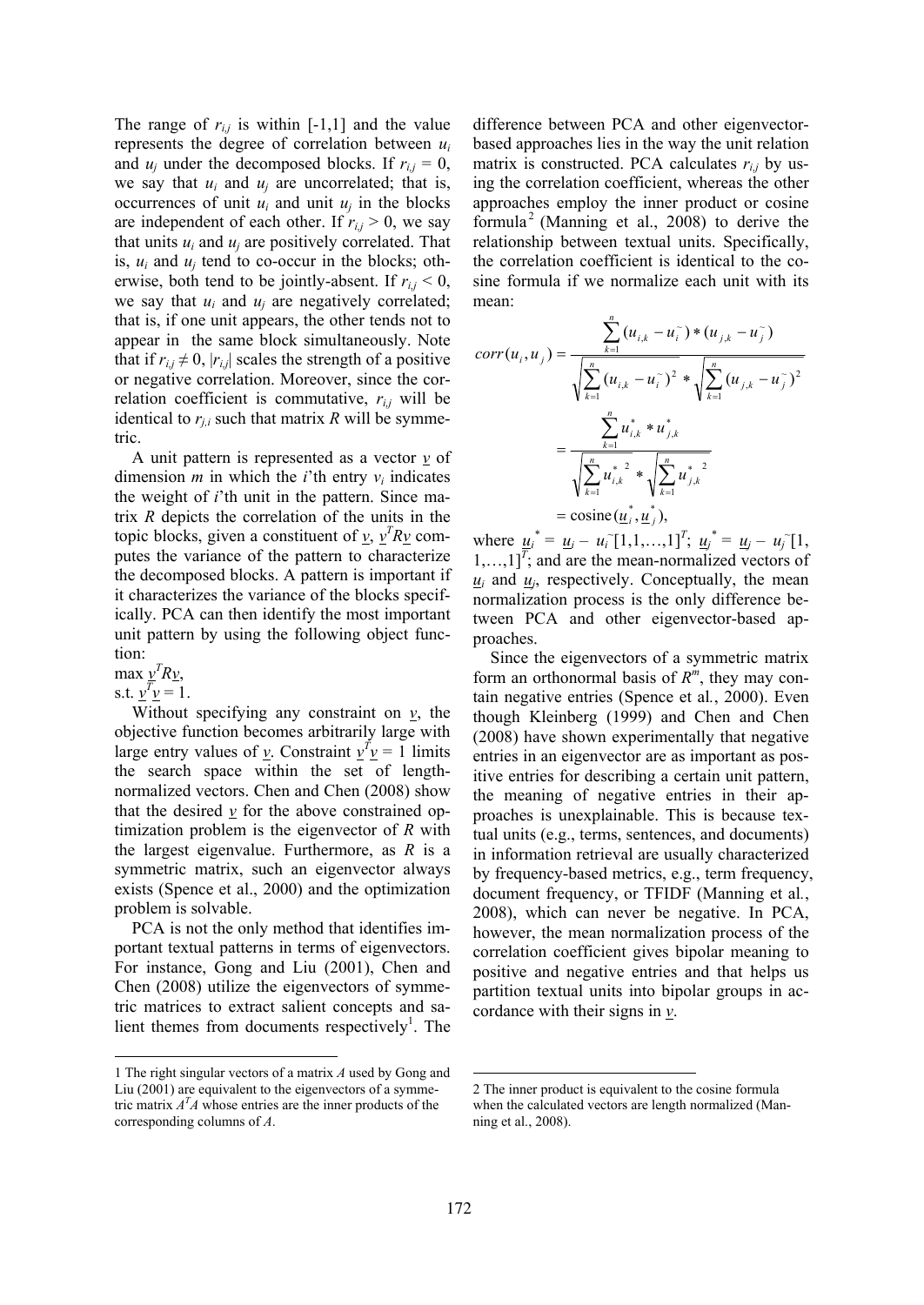

Figure 1. The effect of the mean normalization process.

The synthesized example in Figure 1 illustrates the effect of the normalization process. In this example, we are only interested in textual units  $u_1$  and  $u_2$ ; the corpus consists of ten blocks. Graphically, each block can be represented as a point in a 2-dimensional vector space. The mean normalization process moves the origin of the 2 dimensional vector space to the centroid of the blocks that makes negative unit values explainable. A negative unit of a block in this normalized vector space indicates that the number of occurrences of the unit in the block is less than the unit's average; by contrast, a positive unit means that the number of occurrences of the unit in a block is above the average. In the figure, the most important unit pattern  $\nu \leq -0.707$ , 0.707> calculated by PCA is represented by the dashed line. The signs of *v*'s entries indicate that the occurrence of  $u_1$  will be lower than the average if  $u_2$  occurs frequently in a block. In addition, as the signs of entries in an eigenvector are invertible (Spence et al., 2000), the constituent of  $\gamma$ also claims that if  $u_1$  occurs frequently in a block, then the probability that we will observe  $u_2$  in the same block will be lower than expected. The instances of bipolar word usage behavior presented in *v* are consistent with the distribution of the ten blocks. As mentioned in Section 2, Kanayama and Nasukawa (2006) validated that polar text units with the same polarity tend to appear together to make contexts coherent. Consequently, we believe that the signs in PCA's principal eigenvector are effective in partitioning textual units into bipolar groups.

#### **3.3 Sparseness of Textual Units**

A major problem with employing PCA to process textual data is the sparseness of textual units. To illustrate this problem, we collected 411 news documents about the 2009 NBA Finals from Google News and counted the frequency that each person name occurred in the documents. We also evaluate the documents in the experiment section to determine if the proposed approach is capable of bipolarizing the person names into the teams that played in the finals correctly. We rank the units according to their frequencies and list the frequencies in descending order in Figure 2. The figure shows that the frequency distribution follows Zipf's law (Manning et al*.*, 2008); and for most units, the distribution in a block will be very sparse.



Figure 2. The rank-frequency distribution of person names on logarithmic scales (base 10).

We observe that a unit will not to occur in a block in the following three scenarios. 1) The polarity of the block is the opposite of the polarity of the unit. For instance, if the unit represents a player in one team and the block narrates information about the other team, the block's author would not mention the unit in the block to ensure that the block's content is coherent. 2) Even if the polarity of a block is identical to that of the unit; the length of the block may not be sufficient to contain the unit. 3) The block is offtopic so the unit will not appear in the block. In the last two scenarios, the absence of units will impact the estimation of the correlation coefficient. To alleviate the problem, we propose two techniques, the weighted correlation coefficient and off-block elimination, which we describe in the following sub-sections.

#### **Weighted Correlation Coefficient**

The so-called data sparseness problem in scenario 2 affects many statistical information retrieval and language models (Manning et al*.*, 2008). For units with the same polarity, data sparseness could lead to underestimation of their correlations because the probability that the units will occur together is reduced. Conversely, for uncorrelated units or units with opposite polarities,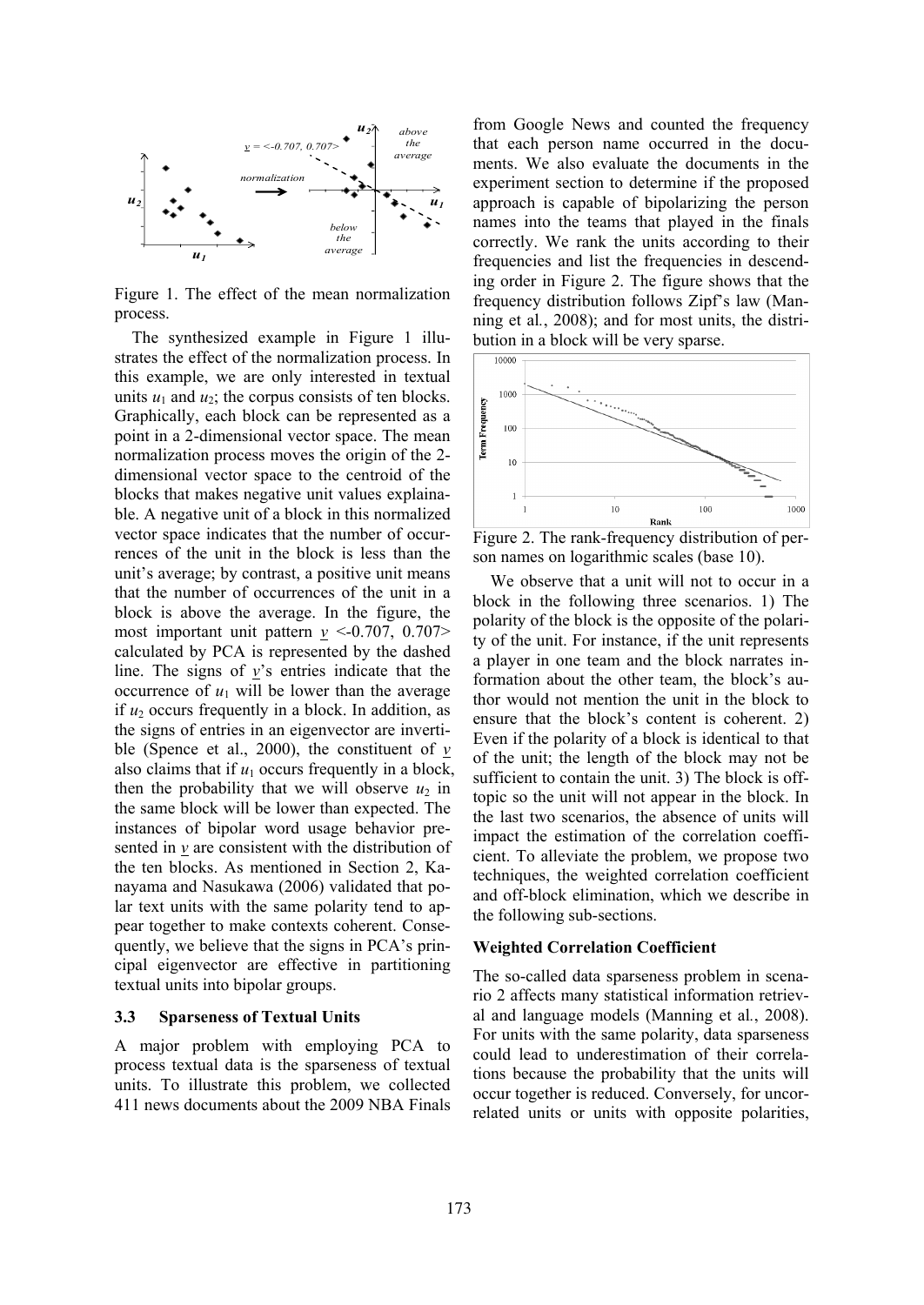data sparseness may lead to overestimation of their correlations because they are frequently jointly-absent in the decomposed blocks. While smoothing approaches, such as Laplace's law (also known as adding-one smoothing), have been developed to alleviate data sparseness in language models (Manning et al*.*, 2008), they are not appropriate for PCA. This is because the correlation coefficient of PCA measures the divergence between units from their means, so adding one to each block unit will not change the divergence. To summarize, data sparseness could influence the correlation coefficient when units do not co-occur. Thus, for two units  $u_i$  and  $u_j$ , we separate *B* into co-occurring and non-cooccurring parts and apply the following weighted correlation coefficient:  $corr_w(u_i, u_j) =$ 

$$
\begin{pmatrix}\n(1-\alpha)\sum_{b \in \mathcal{O}(i,j)} (u_{i,b} - u_i^{\sim}) * (u_{j,b} - u_j^{\sim}) + \\
\alpha \sum_{b \in B - \mathcal{O}(i,j)} (u_{i,b} - u_i^{\sim}) * (u_{j,b} - u_j^{\sim})\n\end{pmatrix}, \\
\sqrt{(1-\alpha)\sum_{b \in \mathcal{O}(i,j)} (u_{i,b} - u_i^{\sim})^2 + \alpha \sum_{b \in B - \mathcal{O}(i,j)} (u_{j,b} - u_j^{\sim})^2 + \alpha \sum_{b \in B - \mathcal{O}(i,j)} (u_{j,b} - u_j^{\sim})^2},
$$

where  $corr_w(u_i, u_j)$  represents the weighted correlation coefficient between units *i* and *j*; and  $co(i,j)$ denotes the set of blocks in which units *i* and *j* co-occur. The range of parameter  $\alpha$  is within [0,1]. It weights the influence of non-cooccurring blocks when calculating the correlation coefficient. When  $\alpha = 0.5$ , the equation is equivalent to the standard correlation coefficient; and when  $\alpha = 0$ , the equation only considers the blocks in which units *i* and *j* co-occur. Conversely, when  $\alpha = 1$ , only non-co-occurring blocks are employed to calculate the units' correlation. In the experiment section, we will examine the effect of  $\alpha$  on bipolar person name identification.

#### **Off-topic Block Elimination**

Including off-topic blocks in PCA will lead to overestimation of the correlation between units. This is because units are usually jointly-absent from off-topic blocks that make uncorrelated or even negatively correlated units positively correlated. To eliminate the effect of off-topic blocks on unit bipolarization, we construct a centroid of all the decomposed blocks by averaging *bi*'s. Then, blocks whose cosine similarity to the centroid is lower than a predefined threshold *β* are

excluded from calculation of the correlation coefficient.

### **4 Performance Evaluations**

In this section, we evaluate two topics with bipolar (or competitive) viewpoints to demonstrate the efficacy of the proposed approach.

#### **4.1 The 2009 NBA Finals**

For this experiment, we collected 411 news documents about the 2009 NBA Finals from Google News during the period of the finals (from 2009/06/04 to 2009/06/16). The matchup of the finals was Lakers versus Orlando Magic. In this experiment, a block is a topic document, as paragraph tags are not provided in the evaluated documents. First, we parsed the blocks by using Stanford Named Entity Recognizer<sup>3</sup> to extract all possible named entities. We observed that the parser sometimes extracted false entities (such as Lakers Kobe) because the words in the headlines were capitalized and that confused the parser. To reduce the effect of false extraction by the parser, we examined the extracted named entities manually. After eliminating false entities, the dataset comprised 546 unique named entities; 538 were person names and others represented organizations, such as basketball teams and basketball courts. To examine the effect of the weighted correlation coefficient, parameter  $\alpha$  is set between 0 and 1, and increased in increments of 0.1; and the threshold *β* used by off-topic block elimination is set at 0.3. The frequency distribution of the person names, shown in Figure 2, indicates that many of the person names rarely appeared in the examined blocks, so their distribution was too sparse for PCA. Hence, in the following subsections, we sum the frequencies of the 538 person names in the examined blocks. We select the first *k* frequent person names, whose accumulated term frequencies reach 60% of the total frequencies, for evaluation. In other words, the evaluated person names account for 60% of the person name occurrences in the examined blocks.

For each parameter setting, we perform principal component analysis on the examined blocks and the selected entities, and partition the entities into two bipolar groups according to

<sup>3</sup> http://nlp.stanford.edu/software/CRF-NER.shtml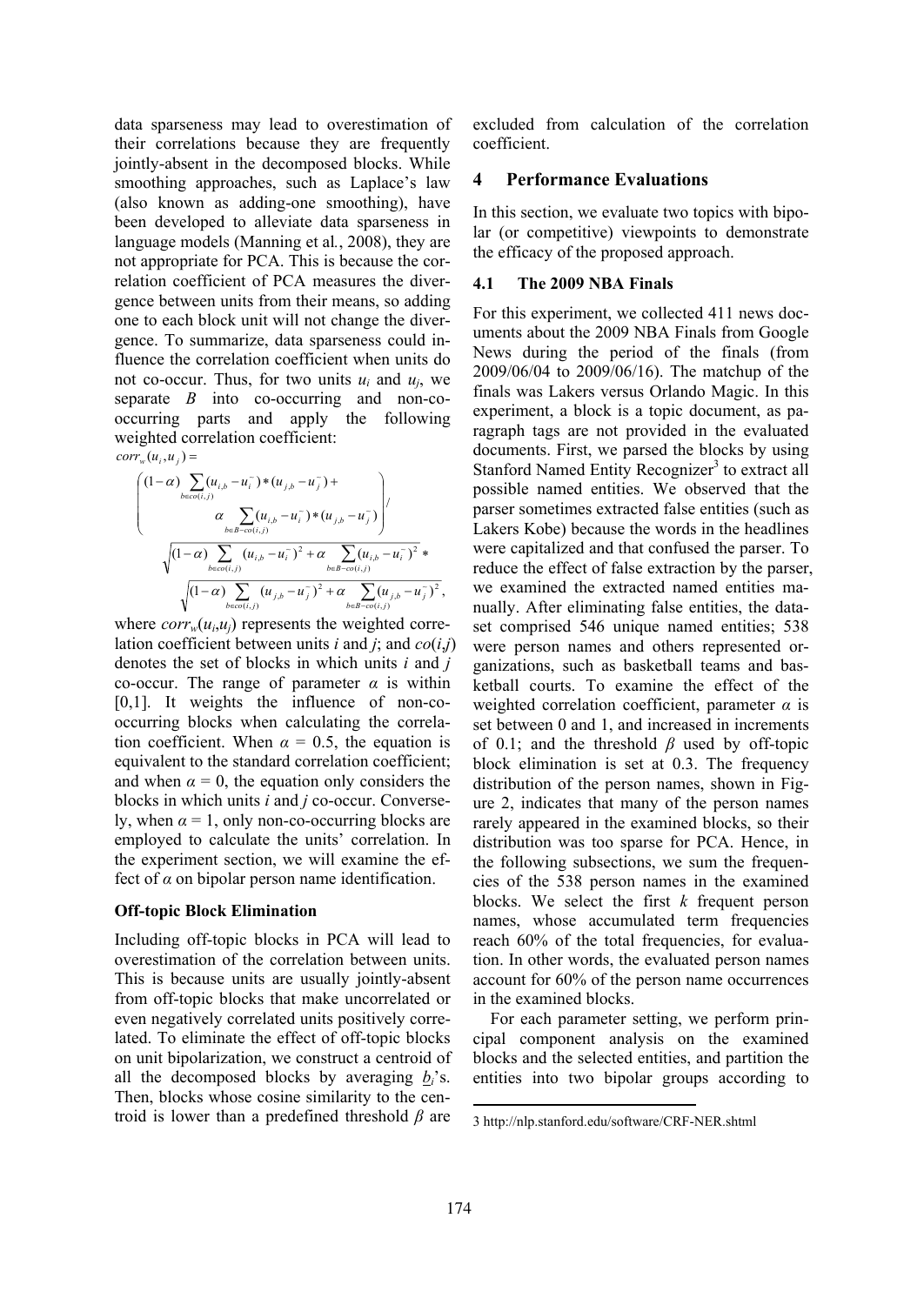their signs in the principal eigenvector. To evaluate the accuracy rate of bipolarization, we need to label the team of each bipolar group. Then, the accuracy rate is the proportion of the entities in the groups that actually belong to the labeled teams. Team labeling is performed by examining the person names in the larger bipolarization group. If the majority of the entities in the group belong to the Lakers (Magic), we label the group as Lakers (Magic) and the other group as Magic (Lakers). If the two bipolar groups are the same size, the group that contains the most Lakers (Magic) entities is labeled as Lakers (Magic), and the other group is labeled as Magic (Lakers). If both groups contain the same number of Lakers (Magic) entities, we randomly assign team labels because all assignments produce the same accuracy score. To the best of our knowledge, there is no similar work on person name bipolarization; therefore, for comparison, we use a baseline method that assigns the same polarity to all the person names.

| Magic            |        | Lakers        |           |
|------------------|--------|---------------|-----------|
| Dwight Howard    | 0.0884 | Derek Fisher  | $-0.0105$ |
| Hedo Turkoglu    | 0.1827 | Kobe Bryant   | $-0.2033$ |
| Jameer Nelson    | 0.3317 | Lamar Odom    | $-0.1372$ |
| Jeff Van Gundy** | 0.3749 | LeBron James* | $-0.0373$ |
| Magic Johnson*   | 0.3815 | Mark Jackson* | $-0.2336$ |
| Rafer Alston     | 0.3496 | Pau Gasol     | $-0.1858$ |
| Rashard Lewis    | 0.1861 | Paul Gasol*+  | $-0.1645$ |
| Stan Van Gundy   | 0.4035 | Phil Jackson  | $-0.2553$ |

Table 1. The bipolarization results for NBA person names. ( $\alpha$  = 0.8 and  $\beta$  = 0.3)

Table 1 shows the bipolarization results for frequent person names in the dataset. The parameter  $\alpha$  is set at 0.8 because of its superior performance. The left-hand column of the table lists the person names labeled as Magic and their entry values in the principal eigenvector; and the right-hand column lists the person names labeled as Lakers. It is interesting to note that the evaluated entities contain person names irrelevant to the players in the NBA finals. For instance, the frequency of Magic Johnson, an ex-Lakers player, is high because he constantly spoke in support of the Lakers during the finals. In addition, many documents misspell Pau Gasol as Paul Gasol. Even though the names refer to the same player, the named entity recognizer parses them as distinct entities. We propose two evaluation strategies, called *strict evaluation* and *non-strict evaluation*. The strict evaluation strategy treats the person names that do not refer to the players, coaches in the finals as false positives. Under the non-strict strategy, the person names that are closely related to Lakers or Magic players, such as a player's relatives or misspellings, are deemed true positives if they are bipolarized into the correct teams. In Table 1, a person name annotated with the symbol \* indicates that the entity is bipolarized incorrectly. For instance, Magic Johnson is not a member of Magic. The symbol  $\land$  indicates that the person name is neutral (or irrelevant) to the teams in the finals. In addition, the symbol + indicates that the person name represents a relative of a member of the team he/she is bipolarized to; or the name is a misspelling, but it refers to a member of the bipolarized team. This kind of bipolarization is correct under the non-strict evaluation strategy. As shown in Table 1, the proposed method bipolarizes the important persons in the finals correctly without using any external information source. The accuracy rates of strict and non-strict evaluation are 68.8% and 81.3% respectively. The rates are far better than those of the baseline method, which are 37.5% and 43.8% respectively. If we ignore the neutral entities, which are always wrong no matter what bipolarization approach is employed, the strict and non-strict accuracies are 78.6% and 92.9% respectively. In the non-strict evaluation, we only misbipolarized Magic Johnson as Magic. The mistake also reflects a problem with person name resolution when the person names that appear in a document are ambiguous. In our dataset, the word 'Magic' sometimes refers to Magic Johnson and sometimes to Orlando Magic. Here, we do not consider a sophisticated person name resolution scheme; instead, we simply assign the frequency of a person name to all its specific entities (e.g., Magic to Magic Johnson, and Kobe to Kobe Bryant) so that specific person names are frequent enough for PCA. As a result, Magic Johnson tends to co-occur with the members of Magic and is incorrectly bipolarized to the Magic team. Another interesting phenomenon is that LeBron James (a player with Cavaliers) is incorrectly bipolarized to Lakers. This is because Kobe Bryant (a player with Lakers) and LeBron James were rivals for the most valuable player (MVP) award in the 2009 NBA season. The documents that mentioned Kobe Bryant during the finals often compared him with LeBron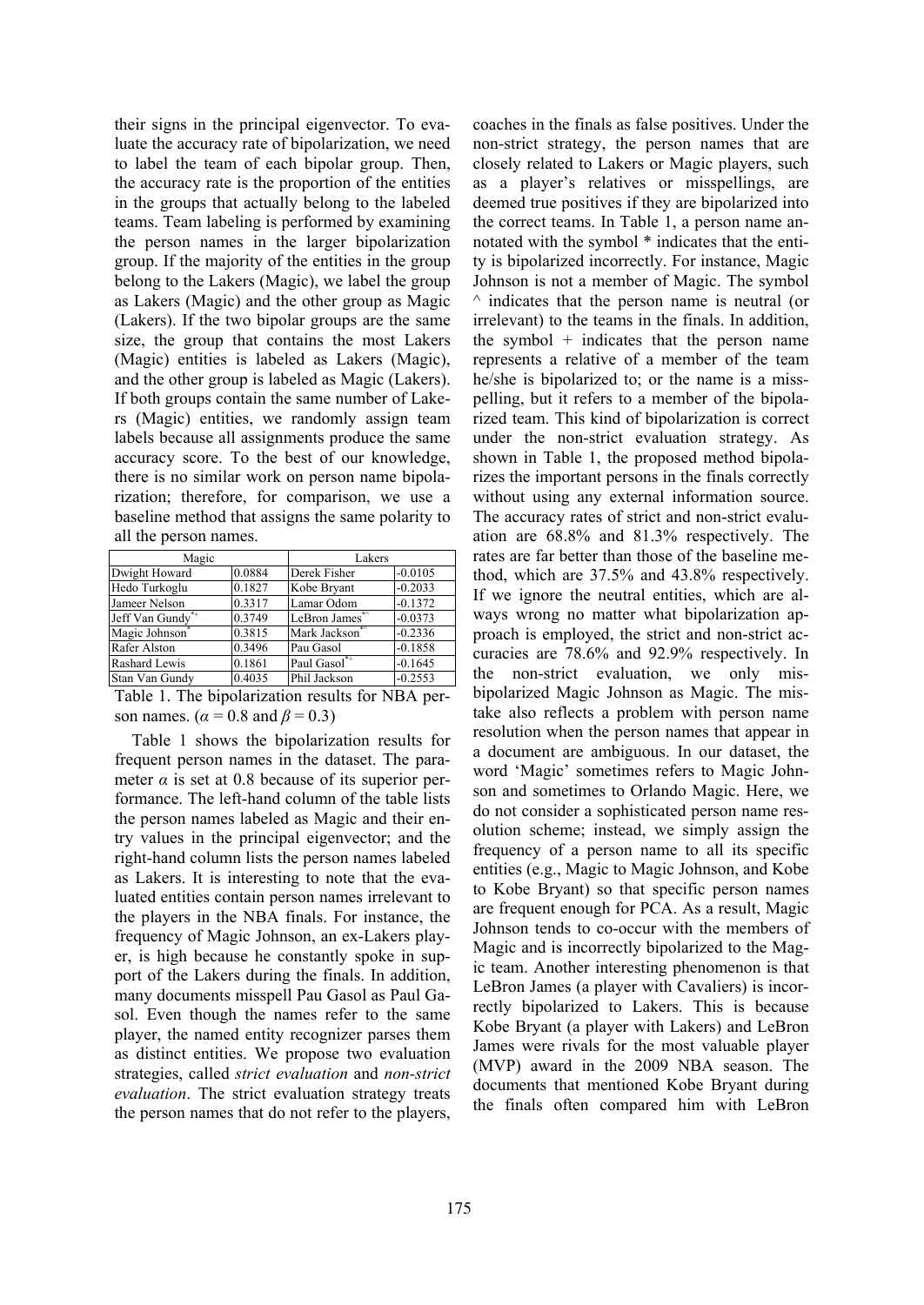James to attract the attention of readers. As the names often co-occur in the documents, LeBron James was wrongly classified as a member of Lakers.

Figures 3 and 4 illustrate the effects of the weighted correlation coefficient and off-topic block elimination on NBA person name bipolarization. As shown in the figures, eliminating off-topic blocks generally improves the system performance. It is noteworthy that, when offtopic blocks are eliminated, large *α* values produce good bipolarization performances. As mentioned in Section 3.3, a large *α* implies that nonco-occurring blocks are important for calculating the correlation between a pair of person names. When off-topic blocks are eliminated, the set of non-co-occurring blocks specifically reveals opposing or jointly-absent relationships between entities. Therefore, the bipolarization performance improves as  $\alpha$  increases. Conversely, when off-topic blocks are not eliminated, the set of non-co-occurring blocks will contain off-topic blocks. As both entities in a pair tend to be absent in off-topic blocks, a large *α* value will lead to overestimation of the correlation between bipolar entities. Consequently, the bipolarization accuracy decreases as *α* increases. It is also interesting to note that the bipolarization performance decreases as *α* decreases. We observed that some of the topic documents are recaps of the finals, which tend to mention Magic and Lakers players together. As a small *α* value makes co-occurrence blocks important, recapstyle documents will overestimate the correlation between bipolar entities. Consequently, the bipolarization performance is inferior when *α* is small.



Figure 3. The effects of the weighted correlation coefficient and off-topic block elimination on NBA person name bipolarization. (Strict)



Figure 4. The effects of the weighted correlation coefficient and off-topic block elimination on NBA person name bipolarization. (Non-strict)

#### **4.2 Taiwan's 2009 Legislative By-Elections**

For this experiment, we evaluated Chinese news documents about Taiwan's 2009 legislative byelections, in which two major parties, the Democratic Progressive Party (DPP) and the KouMin-Tang (KMT), campaigned for three legislative positions. Since the by-elections were regional, not many news documents were published during the campaign. In total, we collected 89 news documents that were published in The Liberty Times<sup>4</sup> during the election period (from 2009/12/27 to 2010/01/11). Then, we used a Chinese word processing system, called Chinese Knowledge and Information Processing  $(CKIP)^5$ , to extract possible Chinese person names in the documents. Once again, the names were examined manually to remove false extractions. The dataset comprised 175 unique person names. As many of the names only appeared once, we selected the first *k* frequent person names whose accumulated frequency was at least 60% of the total term frequency count of the person names for evaluation. We calculated the accuracy of person name bipolarization by the same method as the NBA experiment in order to assess how well the bipolarized groups represented the KMT and the DPP. As none of the selected names were misspelled, we do not show the nonstrict accuracy of bipolarization. The threshold *β* is set at 0.3, and each block is a topic document.

Table 2 shows the bipolarization results for the frequent person names of the candidates of the respective parties, the party chair persons, and important party staff members. The accuracy rates of the bipolarization and the baseline me-

 $^{4}$  http://www.libertytimes.com.tw/index.htm

http://ckipsvr.iis.sinica.edu.tw/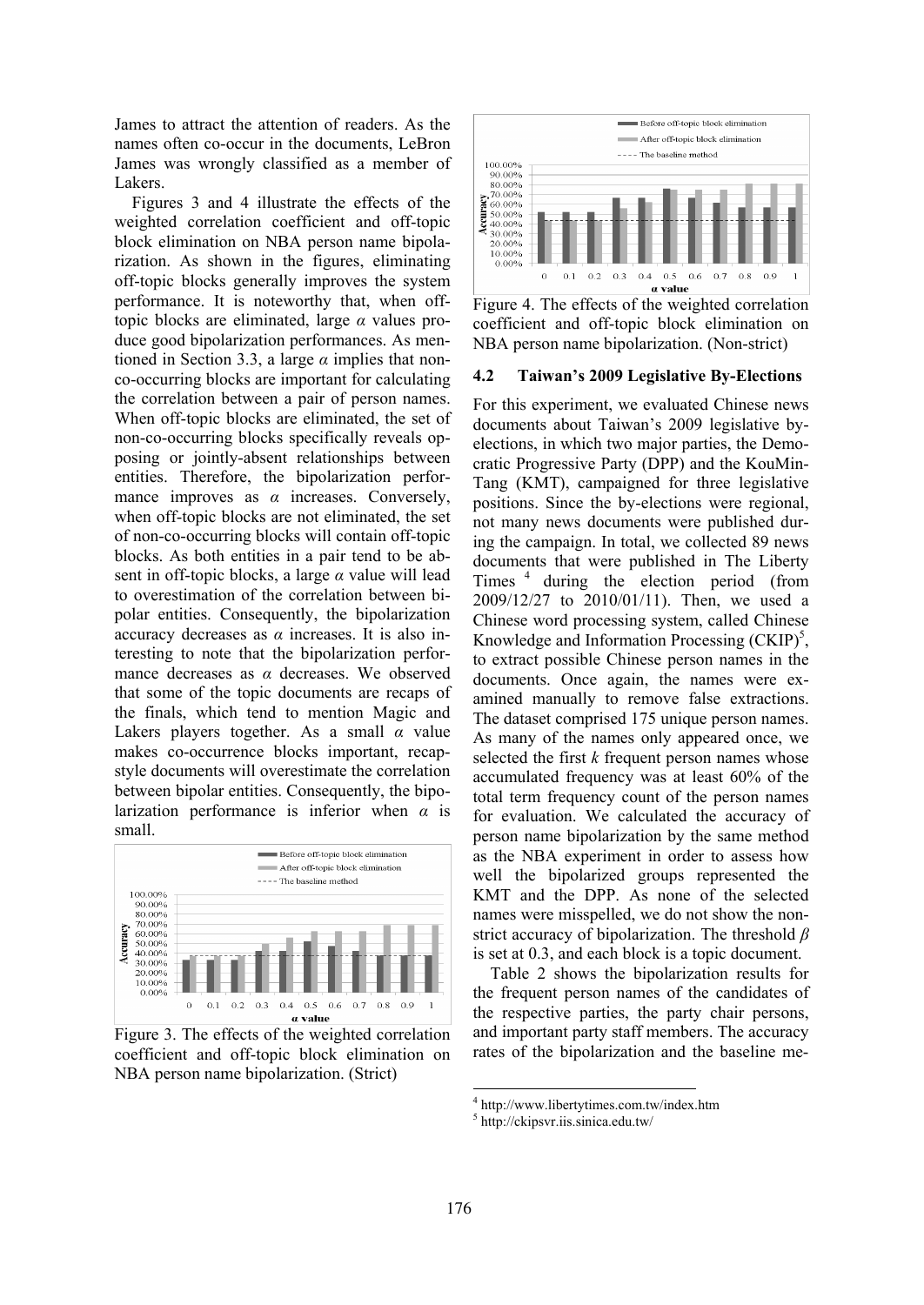thods are 70% and 50%, respectively. It is noteworthy that the chairs of the DPP and the KMT, who are Ing-wen Tsai and Ying-jeou Ma respectively, are correctly bipolarized. We observed that, during the campaign, the chairs repeatedly helped their respective party's candidates gain support from the public. As the names of the chairs and the candidates often co-occur in the documents, they can be bipolarized accurately. We also found that our approach bipolarized two candidates incorrectly if the competition between them was fierce. For instance, Kun-cheng Lai and Li-chen Kuang campaigned intensively for a single legislative position. As they often commented on each other during the campaign, they tend to co-occur in the topic documents. PCA therefore misclassifies them as positively correlated and incorrectly groups Kun-cheng Lai with the KMT party.

| KMT $($ 國民黨 $)$                  |  | DPP (民進黨)                           |         |
|----------------------------------|--|-------------------------------------|---------|
| Kun-cheng Lai (賴坤成) <sup>*</sup> |  | <sup>*</sup> 0.39 Wen-chin Yu (余文欽) | $-0.56$ |
| Li-chen Kuang (鄺麗貞)              |  | 0.40 Den-yih Wu (吳敦義)               | $-0.03$ |
| Li-ling Chen (陳麗玲)               |  | 0.01 Chao-tung Chien (簡 肇棟)         | $-0.56$ |
| Ying-jeou Ma (馬英九)               |  | 0.05 Ing-wen Tsai (蔡英文)             | $-0.17$ |
|                                  |  | Tseng-chang Su (蘇貞昌)                | $-0.01$ |
|                                  |  | Jung-chung Kuo (郭榮宗)                | $-0.01$ |

Table 2. The bipolarization results for the election dataset.  $(\alpha = 0.7)$ 



Figure 5. The effects of the weighted correlation coefficient and off-topic block elimination.

Figure 5 shows that off-topic block elimination is effective in person name bipolarization. However, the weighted correlation coefficient only improves the bipolarization performance slightly. We have investigated this problem and believe that the evaluated person names in the documents are frequent enough to prevent the data sparseness problem. While the weighted correlation coefficient does not improve the bipolarization performance significantly, the proposed PCA-based approach can still identify the bipolar parties of important persons accurately. Unlike the results in the last section, the accuracy rate in this experiment does not decrease as *α* decreases. This is because the topic documents generally report news about a single party. As the documents rarely recap the activities of parties, the co-occurrence blocks accurately reflect the bipolar relationship between the persons. Hence, a small  $\alpha$  value can identify bipolar person names effectively.

The evaluations of the NBA and the election datasets demonstrate that the proposed PCAbased approach identifies bipolar person names in topic documents effectively. As the writing styles of topic documents in different domains vary, the weighted correlation coefficient may not always improve bipolarization performance. However, because we eliminate off-topic blocks, a large *α* value always produces superior bipolarization performances.

# **5 Conclusion**

In this paper, we have proposed an unsupervised approach for identifying bipolar person names in topic documents. We show that the signs of the entries in the principal eigenvector of PCA can partition person names into bipolar groups spontaneously. In addition, we introduce two techniques, namely the weighted correlation coefficient and off-topic block elimination, to address the data sparseness problem. The experiment results demonstrate that the proposed approach identifies bipolar person names of topics successfully without using any external knowledge; moreover, it is language independent. The results also show that off-topic block elimination along with a large *α* value for the weighted correlation coefficient generally produce accurate person name bipolarization. In the future, we will integrate text summarization techniques with the proposed bipolarization method to provide users with polarity-based topic summaries. We believe that summarizing important information about different polarities would help users gain a comprehensive knowledge of a topic.

# **Acknowledge**

The authors would like to thank the anonymous reviewers for their valuable comments and suggestions. This work was supported in part by NSC 97-2221-E-002-225-MY2.